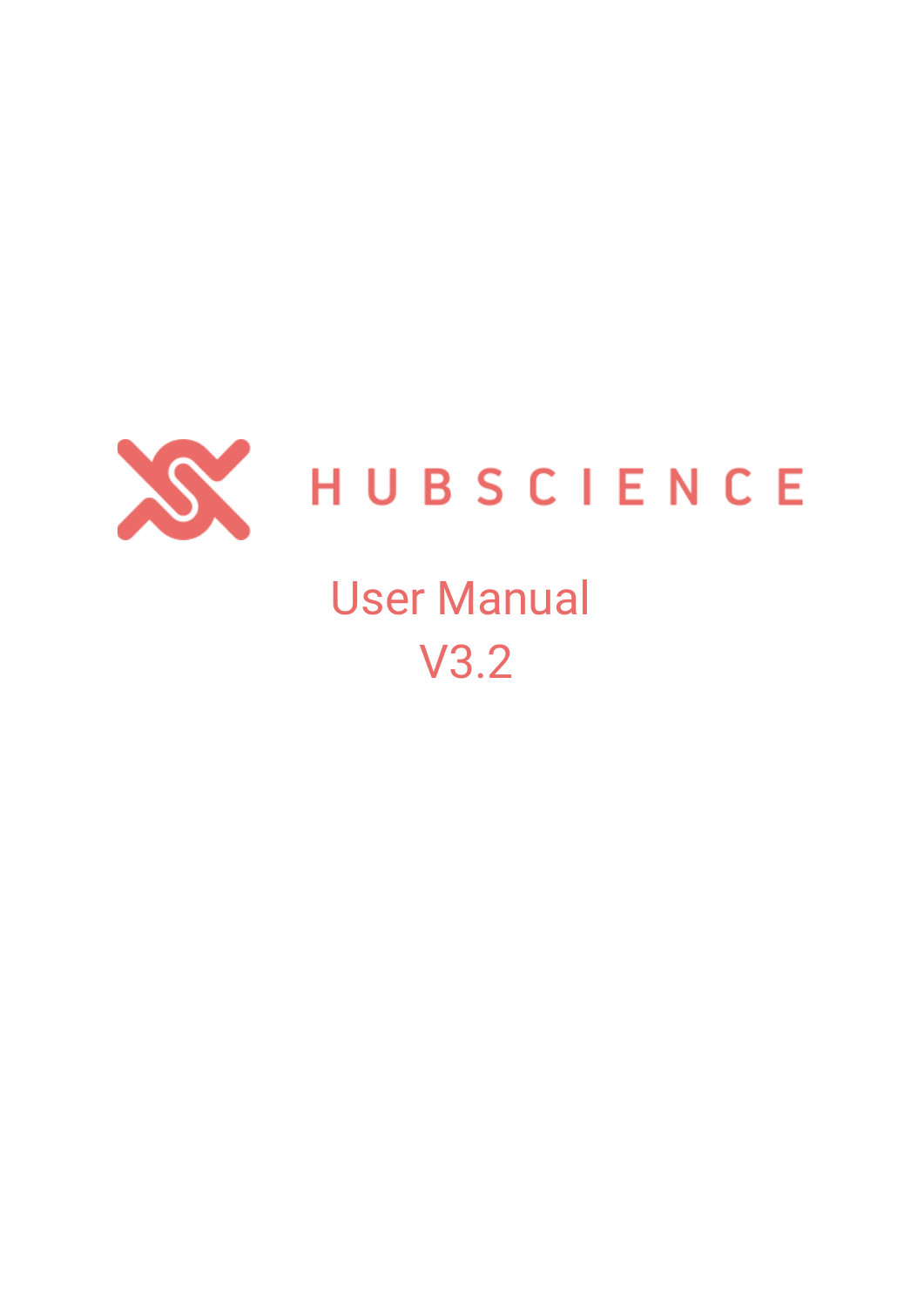

### **Contents**

| <b>Introduction</b>                  | $\mathbf{3}$          |
|--------------------------------------|-----------------------|
| <b>Registration</b>                  | $\mathbf{3}$          |
| Project                              | $\mathbf{3}$          |
| <b>Upload documents</b>              | 4                     |
| <b>Document Reader</b><br>Info Panel | $\boldsymbol{4}$<br>5 |
| <b>Annotation Tool</b>               | 5                     |
| <b>Dictionary</b>                    | $6\phantom{1}6$       |
| <b>Analytics</b>                     | 6                     |
|                                      |                       |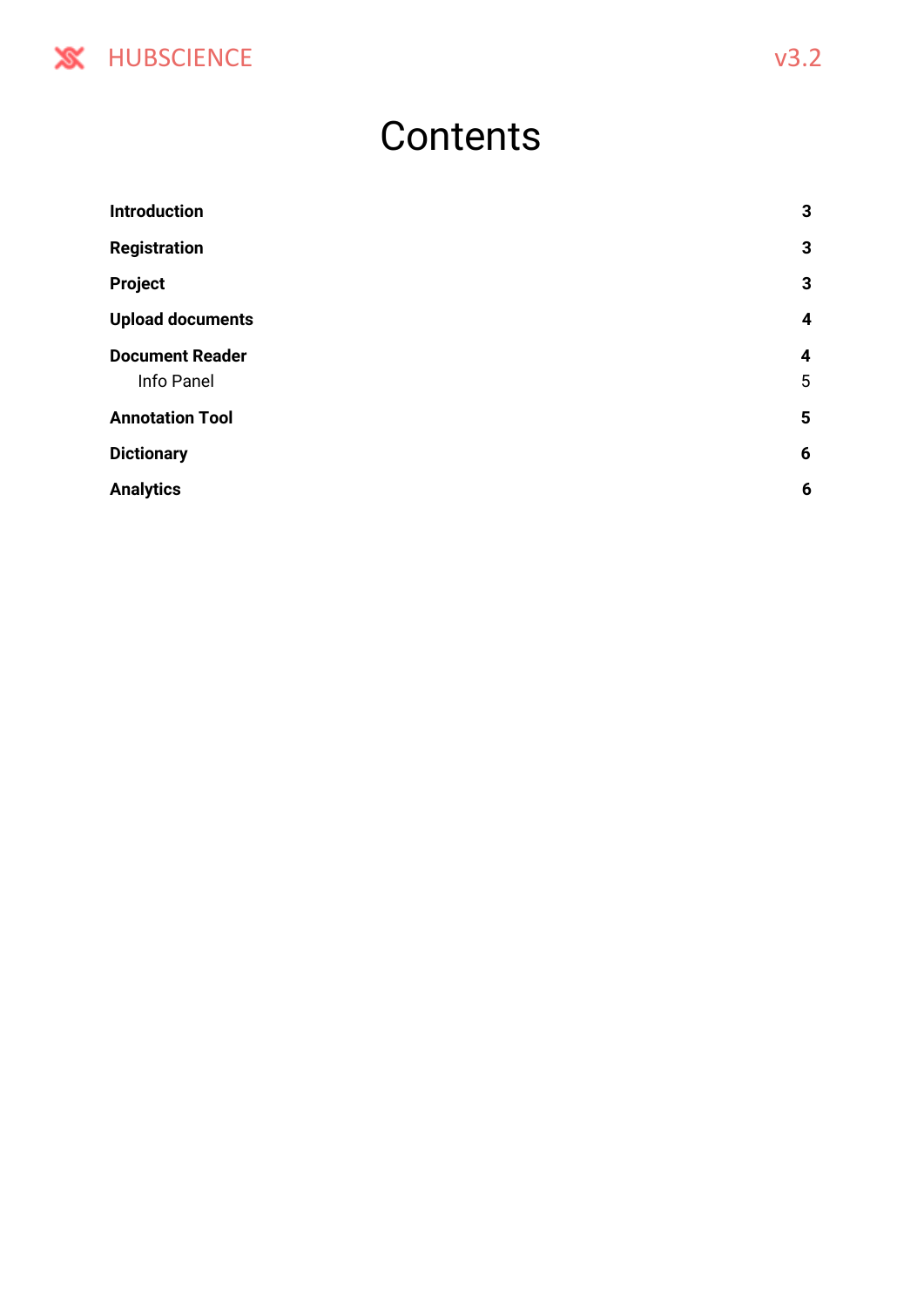

#### <span id="page-2-0"></span>Introduction

HubScience offers a complete package of reader tools. To find out more please visit our website hubscience.com.

<span id="page-2-1"></span>This document contains everything you need to get started briefly.

#### Registration

On our webpage you can find a 'Sign up for free' button. Clicking on it you will get on the registration page of the app.

Follow the steps:

- fill the form and submit.
- Check your mailbox for email from us
- Click on activation link

| <b>HUBSCIENCE</b>               |
|---------------------------------|
| Sign up for Free                |
| Full Name                       |
| Email                           |
| Password                        |
| I agree to Terms and Conditions |
| Sign up for free                |
|                                 |

That's all, now you can login and start to work.

#### <span id="page-2-2"></span>Project

To process a bunch of publications is simpler in groups and by topic, this is the reason of the project based workflow.

| Project name                                                                                                                      |    |
|-----------------------------------------------------------------------------------------------------------------------------------|----|
| Neurodegenerative diseases                                                                                                        |    |
| Project description                                                                                                               |    |
| Neurodegenerative disease is an umbrella term for a range of conditions which primarily affect the neurons in the<br>human brain. |    |
|                                                                                                                                   | Î. |

This approach comes with some advantages :

- You can invite colleagues to your project
- You can put the interesting articles together
- You can customize category system per project
- You can use special dictionary per project
- You can see annotation statistics/analytics together with other articles of the project

| Pancreas pathophysiology                               |  |
|--------------------------------------------------------|--|
| Pancreas pathophysiology<br>Neurodegenerative diseases |  |
| <b>New Project</b>                                     |  |

You can find the project dropdown box in the header. Last element of the dropdown is the 'New project' to start a new topics. Beside the dropdown you can find the 'add document' which lets you to upload pdf or html documents

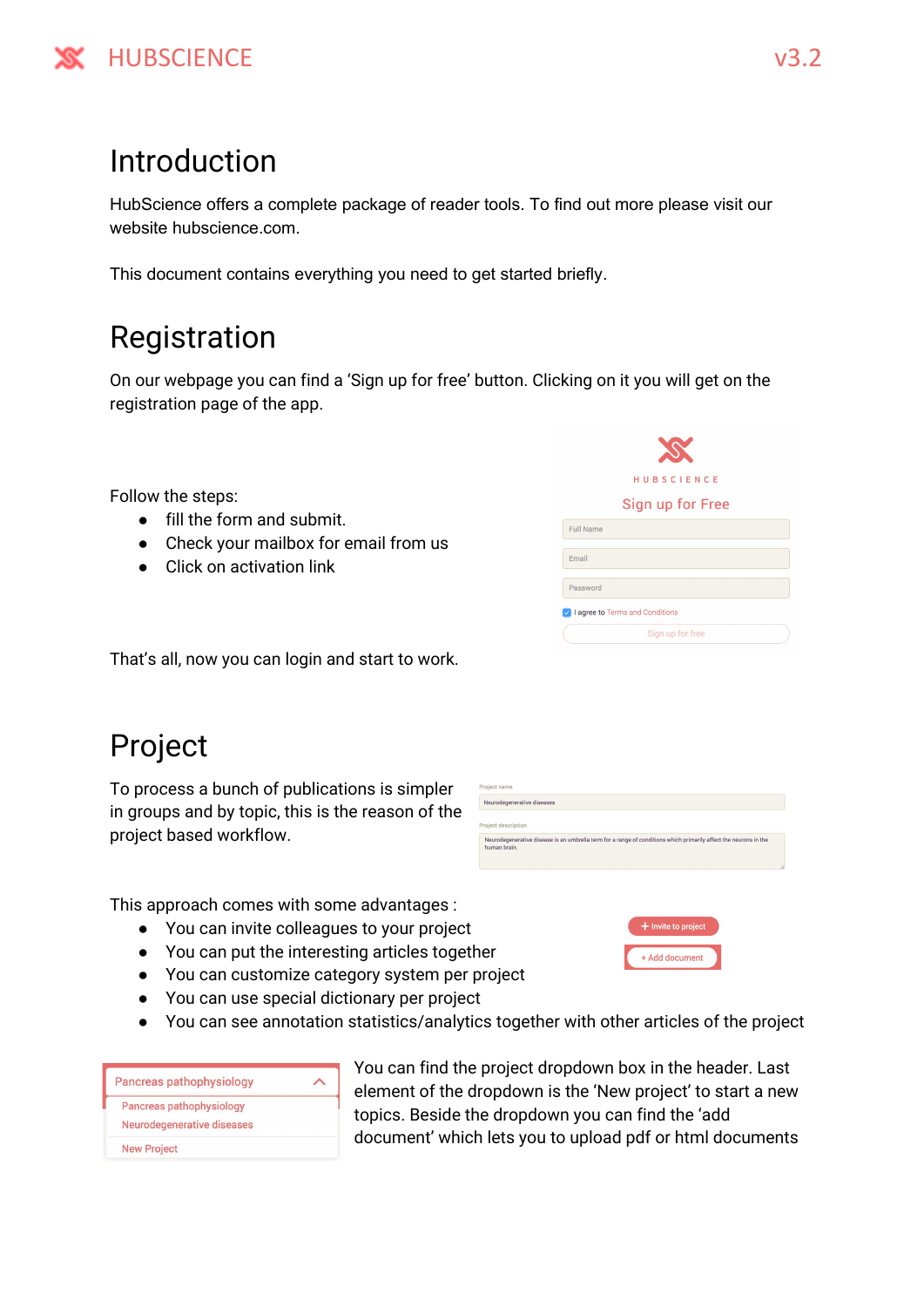

<span id="page-3-0"></span>and the 'invite to project' on the members panel lets you to to add other contributors.

#### Upload documents

You have several possibilities to collect your articles and publications together in selected projects. To explore these, you can click on the 'add documents' button in the header and this brings you to selection menu.

| Refer to website identified<br>by URL | Upload document from<br>your computer | Copy-paste text/html<br>from other websites and<br>modify |
|---------------------------------------|---------------------------------------|-----------------------------------------------------------|

- 1. Url If you know an interesting publication on an online journal or library, you only have to fill its website reference and hubscience will download and show up inside our app
- 2. Upload in case of you have pdf or saved html on your computer, use this option
- 3. Compose copy-paste documents, fragments or write your own documents here

There is one special case, when the publication is on an online journal, but you need to login to retrieve the document. In this case our application can't have to right to reach and

download this without authorization. Most of the time it is possible to download to pdf and upload it, but we developed browser plugin to make it simpler and faster. Installing the plugin and reading on website of a journal you can quickly click to any project clicking on the upload button.

|                       | HUBSCIENCE                       |                 |
|-----------------------|----------------------------------|-----------------|
|                       | Upload article from recent page. |                 |
| <b>Active project</b> |                                  | <b>a</b> Upload |

This might be very helpful in other cases too.

#### <span id="page-3-1"></span>Document Reader

On the documents panel double click on an article to load the document reader. Here you can read the document with the helping tools we offer.

Maybe the most important feature is the possibility to highlight text and give a category type to it, so annotating the text. After doing once you can get all the same annotation in the article and also in other articles in the project.

You can find the 'Preannotation' button on the top, use this highlight all the words and expression stored in Hubscience wordpacks and user-defined wordpacks.

| on the Extracellular Domain of Cell Surface Glycoproteins<br>Borned for publishing Low 10 2013 and in wored form heloured 2014 Published, JBC Paper 2 Press February 26 2014, DDI 10 1074/84 MITS #RBS/3<br>Yuko Tashima and Parnela Stanley.<br>From the Department of Cell Biology, Albert Einstein College of Medicine, New York, New York 1945?<br>Backgrounds Seven antibodies that detect extends and readear O-GMAs were manized for recognition of O-GMAs can<br>cell surface abconvenient.<br>Besults: Three antibodies recognized cell surface G-G&NAc and also bound terminal F-G&NAc an N-glocans.<br>Canadasiane With careful controls, cell sarface O-GleNAc can be detected using antibodies CTD110A, 18800.CT, and 8D13L<br>Significance: Antibodies to monitor cell surface O-GlcNAryland proteins were characterized.<br>The transfer of N-acetylalacosamine (GleNAc) to Ser ar The<br>ments, to the cell surface (1). A recent addition to the comple-<br>and madeus (9).<br>*-dystrophone (16)<br>O-GleNAe on Ser/The in peptides or preteins, with the aim of<br>Secreted and cell surface glycoproteins carry a wide spec-<br>trans of N- and O-glycans that are synthesized during transit<br>from the endoplasmic reticulum (ER). Through Golgi compart-<br>mAb concernstations the mAbs #3, #10, and #14 also detected<br>* This work was supported in whole or in part. by had one institutes of restil<br>Gonta 801 CASISS20 tram ma NO and RF-QA1 35413 from the NGAS 3to<br>m<br>To when consigendered should be addressed. Tel: 1-718-430-2046. Fasc<br>1-710-65-62-1 Email: panels Ashindhimonyu adı.<br>1 The aldernistics soutient Eliminologia no restatumentalist, a minimum<br>Sagin's medium, AR, also line phosphatures DVD, Chinese Namible over<br>ICD, extraorityler domain; DGF, epidemial grawsh factor like; COCZ, ED-<br>specific OrDs/Mix transferrors LTML Langtle Frieste L-Fr/A. Photoship suit-<br>in leukoegputnin; mAb, monoconul ambody, Milleti, Maric Fringe;<br>OGT, O-Große membraner G-Große, O-Insant A-1-4 eostylg sozialming<br>Immunesvelohaton assec SA agaroas, Neurohirdin aganeae. |                                                                                                                                                                                                                                                                                                                                                                                                                                                                                                                                                                                                                                                                                                                                                                                                                                                                                                                                                                                                                                                                                                                                                                                                                                                                                                                                                                                                                                                                                                                                                                                                                                                                                                |                                                                                                                                                                                                                                                                                                                                                                                                                                                                                                                                                                                                                                                                                                                                                                                                                                                                                                                                                                                                                                                                                                                                                                                                                                                                                                                                                                                                                                                                                                                                                                                                                                     |
|------------------------------------------------------------------------------------------------------------------------------------------------------------------------------------------------------------------------------------------------------------------------------------------------------------------------------------------------------------------------------------------------------------------------------------------------------------------------------------------------------------------------------------------------------------------------------------------------------------------------------------------------------------------------------------------------------------------------------------------------------------------------------------------------------------------------------------------------------------------------------------------------------------------------------------------------------------------------------------------------------------------------------------------------------------------------------------------------------------------------------------------------------------------------------------------------------------------------------------------------------------------------------------------------------------------------------------------------------------------------------------------------------------------------------------------------------------------------------------------------------------------------------------------------------------------------------------------------------------------------------------------------------------------------------------------------------------------------------------------------------------------------------------------------------------------------------------------------------------------------------------------------------------------------------------------------------------------------------------------------------------------------------------------------------------------------------------------------------------------------------------------------------|------------------------------------------------------------------------------------------------------------------------------------------------------------------------------------------------------------------------------------------------------------------------------------------------------------------------------------------------------------------------------------------------------------------------------------------------------------------------------------------------------------------------------------------------------------------------------------------------------------------------------------------------------------------------------------------------------------------------------------------------------------------------------------------------------------------------------------------------------------------------------------------------------------------------------------------------------------------------------------------------------------------------------------------------------------------------------------------------------------------------------------------------------------------------------------------------------------------------------------------------------------------------------------------------------------------------------------------------------------------------------------------------------------------------------------------------------------------------------------------------------------------------------------------------------------------------------------------------------------------------------------------------------------------------------------------------|-------------------------------------------------------------------------------------------------------------------------------------------------------------------------------------------------------------------------------------------------------------------------------------------------------------------------------------------------------------------------------------------------------------------------------------------------------------------------------------------------------------------------------------------------------------------------------------------------------------------------------------------------------------------------------------------------------------------------------------------------------------------------------------------------------------------------------------------------------------------------------------------------------------------------------------------------------------------------------------------------------------------------------------------------------------------------------------------------------------------------------------------------------------------------------------------------------------------------------------------------------------------------------------------------------------------------------------------------------------------------------------------------------------------------------------------------------------------------------------------------------------------------------------------------------------------------------------------------------------------------------------|
|                                                                                                                                                                                                                                                                                                                                                                                                                                                                                                                                                                                                                                                                                                                                                                                                                                                                                                                                                                                                                                                                                                                                                                                                                                                                                                                                                                                                                                                                                                                                                                                                                                                                                                                                                                                                                                                                                                                                                                                                                                                                                                                                                      |                                                                                                                                                                                                                                                                                                                                                                                                                                                                                                                                                                                                                                                                                                                                                                                                                                                                                                                                                                                                                                                                                                                                                                                                                                                                                                                                                                                                                                                                                                                                                                                                                                                                                                |                                                                                                                                                                                                                                                                                                                                                                                                                                                                                                                                                                                                                                                                                                                                                                                                                                                                                                                                                                                                                                                                                                                                                                                                                                                                                                                                                                                                                                                                                                                                                                                                                                     |
|                                                                                                                                                                                                                                                                                                                                                                                                                                                                                                                                                                                                                                                                                                                                                                                                                                                                                                                                                                                                                                                                                                                                                                                                                                                                                                                                                                                                                                                                                                                                                                                                                                                                                                                                                                                                                                                                                                                                                                                                                                                                                                                                                      |                                                                                                                                                                                                                                                                                                                                                                                                                                                                                                                                                                                                                                                                                                                                                                                                                                                                                                                                                                                                                                                                                                                                                                                                                                                                                                                                                                                                                                                                                                                                                                                                                                                                                                |                                                                                                                                                                                                                                                                                                                                                                                                                                                                                                                                                                                                                                                                                                                                                                                                                                                                                                                                                                                                                                                                                                                                                                                                                                                                                                                                                                                                                                                                                                                                                                                                                                     |
|                                                                                                                                                                                                                                                                                                                                                                                                                                                                                                                                                                                                                                                                                                                                                                                                                                                                                                                                                                                                                                                                                                                                                                                                                                                                                                                                                                                                                                                                                                                                                                                                                                                                                                                                                                                                                                                                                                                                                                                                                                                                                                                                                      |                                                                                                                                                                                                                                                                                                                                                                                                                                                                                                                                                                                                                                                                                                                                                                                                                                                                                                                                                                                                                                                                                                                                                                                                                                                                                                                                                                                                                                                                                                                                                                                                                                                                                                |                                                                                                                                                                                                                                                                                                                                                                                                                                                                                                                                                                                                                                                                                                                                                                                                                                                                                                                                                                                                                                                                                                                                                                                                                                                                                                                                                                                                                                                                                                                                                                                                                                     |
|                                                                                                                                                                                                                                                                                                                                                                                                                                                                                                                                                                                                                                                                                                                                                                                                                                                                                                                                                                                                                                                                                                                                                                                                                                                                                                                                                                                                                                                                                                                                                                                                                                                                                                                                                                                                                                                                                                                                                                                                                                                                                                                                                      | in extendentic and machtar proteins is a well known post-trans-<br>latingal modification that is catalyzed by the O.GleNAe trues.<br>feruse OGT. A more recently identified O-GloNAs transferuse.<br>EOGT, functions in the secretory pathway and transfers<br>O-GlcNAr to proteins with epidermal grawth factor-like (EGF)<br>repeats. A number of antibodies that detect O-GleNAc in cota-<br>selic and nuclear extracts have been described previously. Here<br>we compare seven of these antibodies (CTD110.6, 10D8, E12,<br>HGACKS, 18B00.C7993, 9D1.340930, and 135.D6 0914) for<br>detection of the O-GloNAc madification on extraordislay<br>domains of membrane or secreted abrocavoteins that may also<br>carry various N- and O-glycam. We found that CTD131.6 binds<br>not only to O-GleNAc on proteins but also to terminal<br>F-GlcNAc on the complex N-glycans of Lec8 Chinese hamster<br>every ICHO) calls that lack UDP-Gal transporter activity and<br>express GlcNAc-terminating, complex N-glycans. We show that<br>CTD110.6, #3, and #10 antibodies can be used to detect cell.<br>surface abroneopteins boaring O-GlaNAz. Cell surface abronore-<br>teins recognized by CTD133.6 antibody included NOTCH1 that<br>presence many RGF repeats with a consensus site for EOGT.<br>Knockdown of C803 Engt reduced binding of CTD110.6 to Loc1<br>CHO cells, and expression of a human EOGT cDNA increased.<br>the O GleNAc signal on Lec1 cells and the extraorlistar domain.<br>el NOTCHI. Thus, with careful entersly, antibodies CTD110.6<br>(lgM), #3 (lgG), and #30 (lgG) can be used to detect membrane<br>and recorned propriate modified by O-GleNAc on EGT repeats. | ment of glycans is the transfer of O-GloNAc to proteins with<br>epidermal growth factor-like (EGF) repeats by the EGF-repeat.<br>specific O-GlaNAc-transferred termed EDGT (2-7). An EGF<br>repeat of Drospekilla Notch systemaliske domain was first iden-<br>6 fiel as a substrate in Dronphile \$2 cells (2), and NOTCHI is a<br>substrate in human HEK-283T laidney cells [4]. The consensus<br>for recognition of an ECF repeat by EOCT is predicted to be<br>C_XXCXN/TGXXC, based on a large group of actual and<br>potential substrates (6), DOGT is localized to the ER and thus is<br>physically segmented from OGT which transfers O-GleNAc to<br>Ser or Thy residues in a maltitude of proteins in the cytoplasm<br>O GlaNA educad proteins are often identified using the mono-<br>clonal antibody (10Ab) CTDG10.6 (10). Six other and O-GloNAc<br>mouse mAbs have been described: HGAC85 (11), \$1.2 (12), 10D8<br>(18), and three lati mAbs, 18810(2598), 9D15(8932), and<br>185.D60414) (14). The peptides and more complex O-GlcNAcolated<br>antigens used to obtain these mAbs are summarized in Table 1.<br>The specificity of the anti-O-GloNAc mAbs for terminal<br>O-linked GlcMAc servar other forms of exposed GlcNAc, or<br>related sugary such as GaINAc, has not been extensively<br>explored. However, it has been reported that mAb CTD110.6<br>hinds not solv to O Gli/MA: but also to the unaderitated. Night-<br>can chinohipes core (GlaNAcid-AGCNAcid) Aust induced by els-<br>cese deprivation (15) and to unsubstituted Cir.NAvP1.4Nan on<br>Here we compare the specificity of 7 mAbs to detect |
|                                                                                                                                                                                                                                                                                                                                                                                                                                                                                                                                                                                                                                                                                                                                                                                                                                                                                                                                                                                                                                                                                                                                                                                                                                                                                                                                                                                                                                                                                                                                                                                                                                                                                                                                                                                                                                                                                                                                                                                                                                                                                                                                                      |                                                                                                                                                                                                                                                                                                                                                                                                                                                                                                                                                                                                                                                                                                                                                                                                                                                                                                                                                                                                                                                                                                                                                                                                                                                                                                                                                                                                                                                                                                                                                                                                                                                                                                | identifying mAbs that recognize O-GloNA; on EGF repeats of<br>givennoteins. At compansively low concentrations, all mAbs<br>detected proteins with O-GlcNAc in cell images, and CTD115.6<br>detected terminal ill-GlzNAz on complex N-givenny, At higher                                                                                                                                                                                                                                                                                                                                                                                                                                                                                                                                                                                                                                                                                                                                                                                                                                                                                                                                                                                                                                                                                                                                                                                                                                                                                                                                                                            |
|                                                                                                                                                                                                                                                                                                                                                                                                                                                                                                                                                                                                                                                                                                                                                                                                                                                                                                                                                                                                                                                                                                                                                                                                                                                                                                                                                                                                                                                                                                                                                                                                                                                                                                                                                                                                                                                                                                                                                                                                                                                                                                                                                      |                                                                                                                                                                                                                                                                                                                                                                                                                                                                                                                                                                                                                                                                                                                                                                                                                                                                                                                                                                                                                                                                                                                                                                                                                                                                                                                                                                                                                                                                                                                                                                                                                                                                                                | terminal J-Glabbe on N-glycans. By comparing hinding to<br>Lec1. Lec2. and Lec8 matant CHO cells (Table 2), we found that<br>leb1 mAb CTD110.6 and left mAbs #3 and #22 were the eater                                                                                                                                                                                                                                                                                                                                                                                                                                                                                                                                                                                                                                                                                                                                                                                                                                                                                                                                                                                                                                                                                                                                                                                                                                                                                                                                                                                                                                              |
|                                                                                                                                                                                                                                                                                                                                                                                                                                                                                                                                                                                                                                                                                                                                                                                                                                                                                                                                                                                                                                                                                                                                                                                                                                                                                                                                                                                                                                                                                                                                                                                                                                                                                                                                                                                                                                                                                                                                                                                                                                                                                                                                                      |                                                                                                                                                                                                                                                                                                                                                                                                                                                                                                                                                                                                                                                                                                                                                                                                                                                                                                                                                                                                                                                                                                                                                                                                                                                                                                                                                                                                                                                                                                                                                                                                                                                                                                | PDGFR, platelet-derived growth factor receptor; RUAP, placerise alliatine<br>wahate Müsel, sealsk frances fr FLDML O.D accorder<br>I debty digitatory providere) whitto the translations at RFA, radio-                                                                                                                                                                                                                                                                                                                                                                                                                                                                                                                                                                                                                                                                                                                                                                                                                                                                                                                                                                                                                                                                                                                                                                                                                                                                                                                                                                                                                             |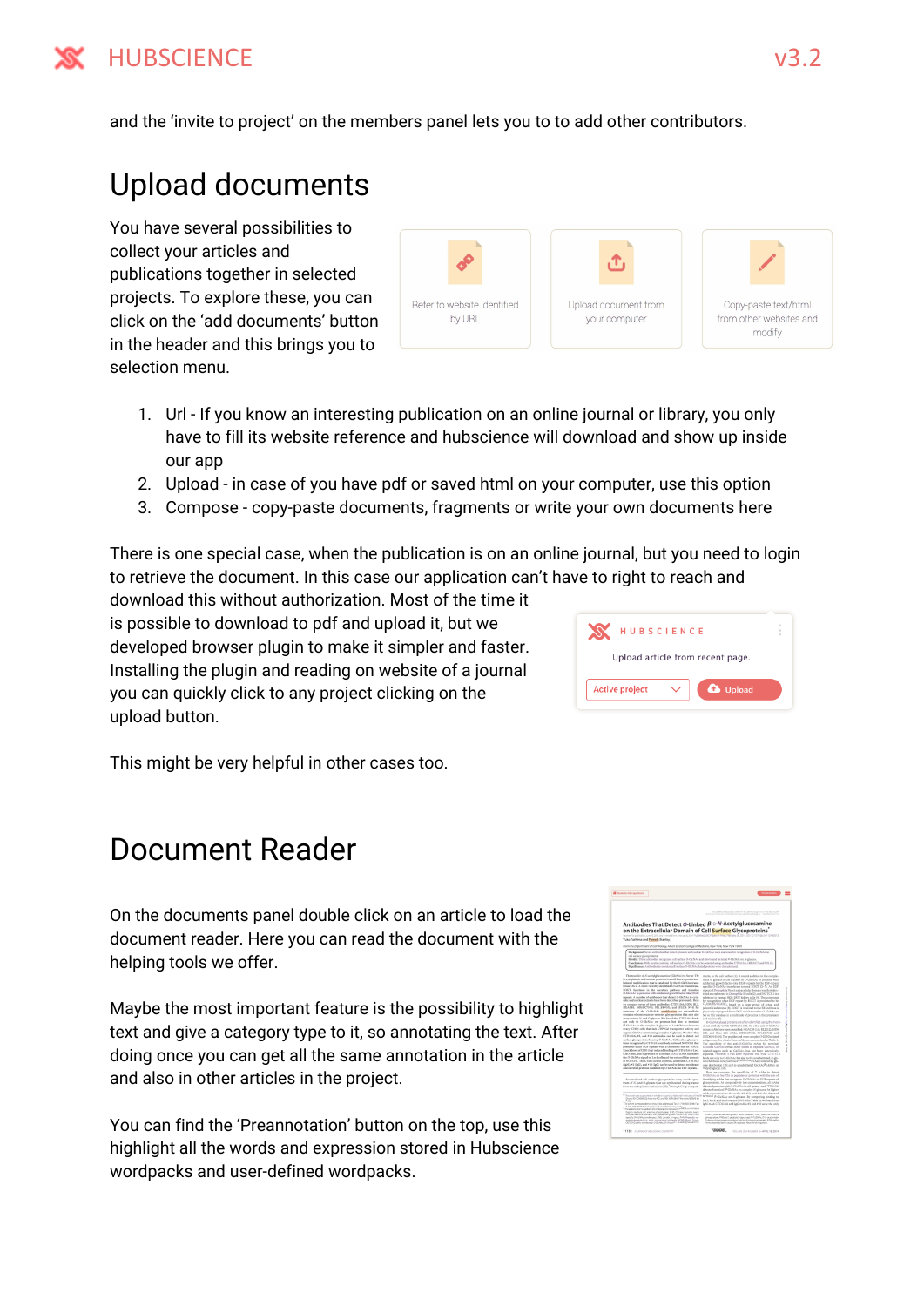Hubscience wordpack - this is a delicately compiled list of words with categories, synonyms, abbreviation and lot of other properties. Typically wordpack is domain specific.

User-defined wordpack - whenever you annotate something it gets into your project wordpack automatically and preannotation takes it into consideration. The project depending wordpacks might contain the most specific and valuable information about the topic.

<span id="page-4-0"></span>The second most important helping tool covered in the next chapter: Info panel.

#### Info Panel

The side panel is designed to give you plenty of information during reading.

First of all, we show up here some statistical and meta-information of the document.

Secondly, clicking on annotation or just selecting some text, you can get information from different databases, like Wikipedia or Wikidata.

There is a growing knowledge based system in the background built up from several databases and specified to the domain. From the selected item we look up information chunks and visualize it in different widgets. These widgets are interactive and intuitive, you are invited to click around and explore their functionalities.

#### <span id="page-4-1"></span>Annotation Tool

As mentioned above annotating is mapping a category to the word or a term.

The categories used for annotating are depending much of the project

and domain. Our approach here was to offer a good starting point with built-in categories, and let you to redefine them if it is needed or create new ones.

| Subcategory: | <b>Save</b><br>Cancel                                                                                      |
|--------------|------------------------------------------------------------------------------------------------------------|
| Protein      | Large biomolecules, or macromolecules,<br>consisting of one or more long chains of amino<br>acid residues. |
| Color        |                                                                                                            |

As you see, we work with main and sub categories. The two level lets you to group subcategories under main categories and makes it easier to find later.

This is here a comment I made for demonstrating how a comment could look like here. This can be several lines long too. Glucose is a simple sugar with the molecular formula C6H12O6, which<br>means that it is a molecule that is made of six carbon atoms, twelve<br>hydrogen atoms, and six oxygen atoms. Glucose circulates in the blood of<br>animals as b